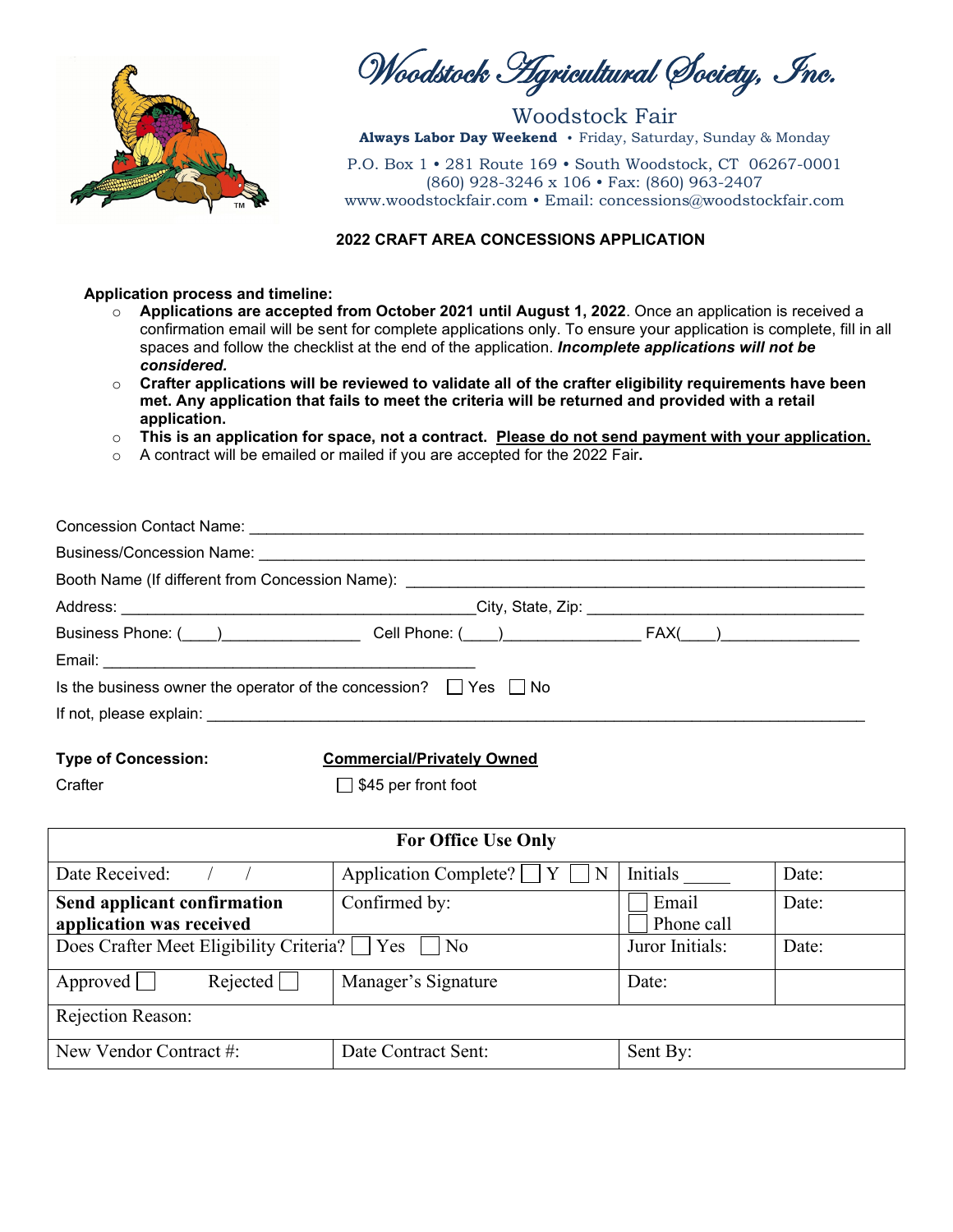|         | <b>Craft Vendor Specific Questions</b>                                          |
|---------|---------------------------------------------------------------------------------|
|         |                                                                                 |
|         | Are all crafts your own original work? $\Box$ YES $\Box$ NO                     |
|         | Are any of your items resale, commercial, or imported? $\Box$ YES $\Box$ NO     |
|         | Please explain how your craft is made (process steps for jury validation)       |
|         |                                                                                 |
|         |                                                                                 |
|         |                                                                                 |
|         |                                                                                 |
|         |                                                                                 |
|         |                                                                                 |
|         |                                                                                 |
|         |                                                                                 |
|         |                                                                                 |
|         |                                                                                 |
|         |                                                                                 |
|         |                                                                                 |
|         | Are you willing to demonstrate your craft during the fair? $\Box$ YES $\Box$ NO |
| $\circ$ | Would you be willing to hold a scheduled demonstration throughout the           |
|         | weekend? $\Box$ YES $\Box$ NO                                                   |
| $\circ$ | Do you require any additional resources or set-up for demonstrations?           |
|         |                                                                                 |
|         | $YES \tN0 explain$                                                              |

 $\circ$  Please select ONE category that best describes your work.

| Photography          | Paintings            | <b>Glass</b>                | <b>Pottery</b>  |
|----------------------|----------------------|-----------------------------|-----------------|
| Jewelry (Metal work) | Jewelry (Stone work) | <b>Clothing Accessories</b> | <b>Clothing</b> |
| Leather              | <b>Metal Work</b>    | Woodworking                 | Furniture       |
| <b>Sculpture</b>     | <b>Toys</b>          | Fiber/ hand spun yarn       | Paper/Board     |
| <b>Dolls</b>         | <b>Dried Flowers</b> | <b>Home Décor</b>           | Other:          |

#### **Items to be Sold/Displayed**

Include at least five (5) photos and a detailed description or a brochure of items you intend to sell or display. You may not sell products or items that you do not list.

**\_\_\_\_\_\_\_\_\_\_\_\_\_\_\_\_\_\_\_\_\_\_\_\_\_\_\_\_\_\_\_\_\_\_\_\_\_\_\_\_\_\_\_\_\_\_\_\_\_\_\_\_\_\_\_\_\_\_\_\_\_\_\_\_\_\_\_\_\_\_\_\_\_\_\_\_\_\_\_\_\_\_\_\_\_\_\_\_\_\_\_\_\_\_\_\_\_ \_\_\_\_\_\_\_\_\_\_\_\_\_\_\_\_\_\_\_\_\_\_\_\_\_\_\_\_\_\_\_\_\_\_\_\_\_\_\_\_\_\_\_\_\_\_\_\_\_\_\_\_\_\_\_\_\_\_\_\_\_\_\_\_\_\_\_\_\_\_\_\_\_\_\_\_\_\_\_\_\_\_\_\_\_\_\_\_\_\_\_\_\_\_\_\_\_ \_\_\_\_\_\_\_\_\_\_\_\_\_\_\_\_\_\_\_\_\_\_\_\_\_\_\_\_\_\_\_\_\_\_\_\_\_\_\_\_\_\_\_\_\_\_\_\_\_\_\_\_\_\_\_\_\_\_\_\_\_\_\_\_\_\_\_\_\_\_\_\_\_\_\_\_\_\_\_\_\_\_\_\_\_\_\_\_\_\_\_\_\_\_\_\_\_**

#### Description of products:

**IMPORTANT:** Your application **must** include a recent front view photo of your concession booth, trailer, or display.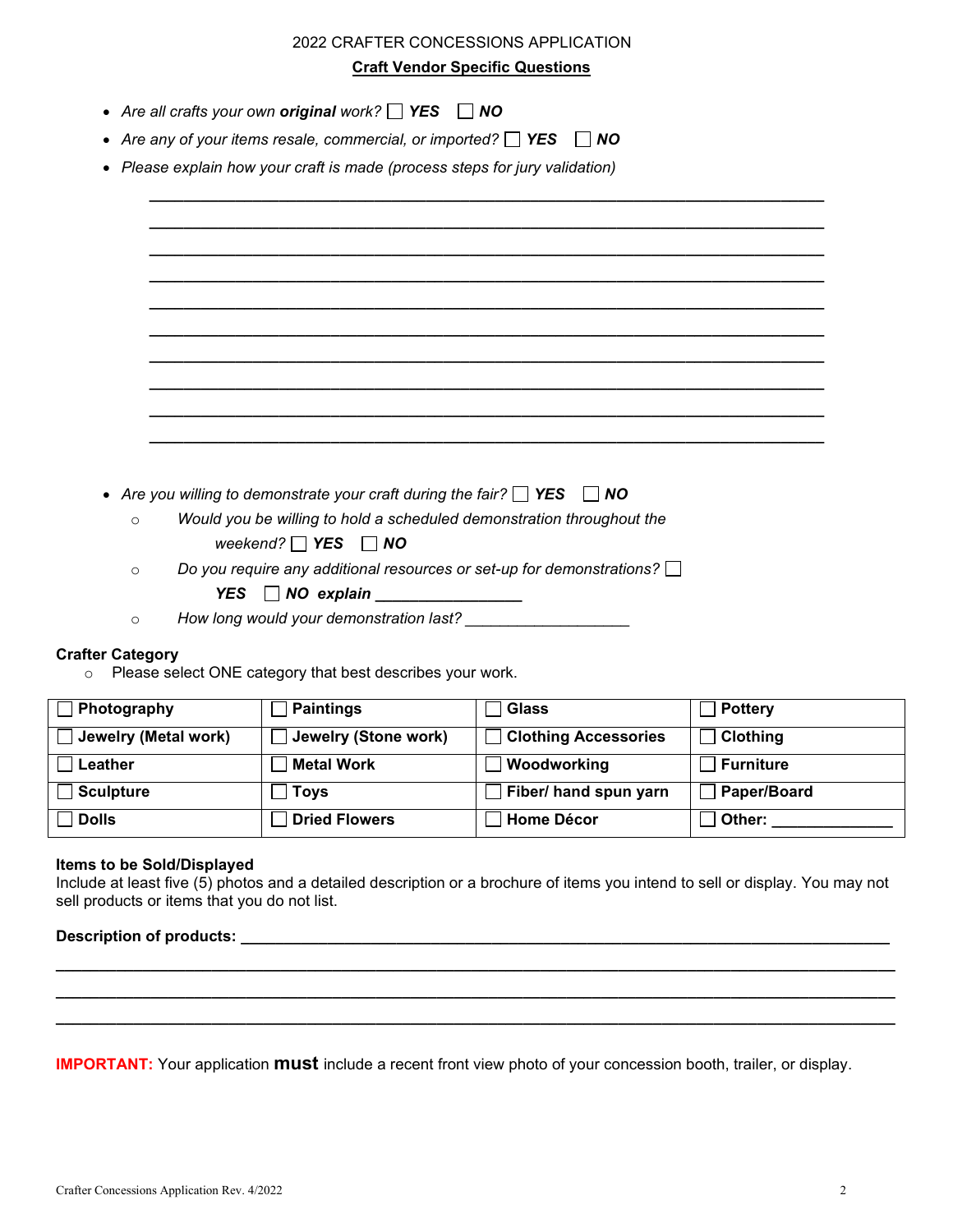#### 2022 CRAFTER CONCESSIONS APPLICATION

#### **Rental Space Requirements**

*The spaces in the Craft tent are set up to be 10', 15'(limited availability), or 20' frontage by 20' deep.* 

| Front footage required:                                                                                                                                                      | Back  |
|------------------------------------------------------------------------------------------------------------------------------------------------------------------------------|-------|
| Do you require a water hook up? $\Box$ YES<br>$\overline{N}$                                                                                                                 |       |
| Please draw a diagram showing your basic setup for your<br>requested space in the box to the right. This information is<br>useful when determining the placement of vendors. |       |
| <b>Preferred Locations</b><br>An additional fee of \$100.00 will be added to the contract                                                                                    |       |
| charges for all corner lots including corners in craft area.                                                                                                                 |       |
| If available, are you interested in a corner lot? $\Box$ YES                                                                                                                 |       |
| $\Box$ NO                                                                                                                                                                    |       |
| Do you wish to be excluded from a corner lot? $\Box$ YES                                                                                                                     | Front |
| NO                                                                                                                                                                           |       |

# **Stock Truck**

*Stock trucks are not allowed on the Woodstock Fairgrounds except by explicit permission of the Concessions Manager.* First priority for stock truck placement, if available, is given to food vendors. To maintain the aesthetic quality of our Fair, most stock trucks are required to be kept in off-site parking areas (fees may apply). Electrical service, which is rarely available, would be at an additional cost.<br>  $\Box$  **No Stock Truck** 

**No Stock Truck I have a stock truck- PERMIT APPLICATION REQUIRED**

#### **Electrical Requirement**

All vendors are charged a **\$65 base electrical fee**; one single phase 115v-20amp outlet is included. My concession requires *(write the quantity required, i.e. 2- 208v-30 amp)*:

| Type of connection required: $\Box$ Plug in | <b>Direct wiring</b> |
|---------------------------------------------|----------------------|
| Additional 20amp outlets (\$50/each)        | 208v-30amp (\$60)    |
| 208v-40amp (\$80)                           | 208v-50amp (\$105)   |
| 208v-60amp (\$135)                          | 208v-70 amp (\$170)  |
| 208v-100amp (\$180)                         | Three phase power *  |
|                                             |                      |

# *(\*Subject to availability and additional charge).*

#### **Commercial General Liability Insurance**

Each vendor is **required** to have Commercial General Liability insurance coverage location under the same concessionaire's name. Coverage will be in the amount of one million dollars per occurrence starting Monday prior to the opening of the Fair and terminating the Tuesday following the close of the Fair. Vendors who have their own policy with coverage equal or greater than one million dollars may use their own policy. The Woodstock Agricultural Society, Inc. **must be listed as an additional insured** on the policy and the dates of coverage must start the Monday prior to the Fair and end the Tuesday after the Fair. **A copy of the insurance rider is required prior to contract execution.**

Vendors who do not have their own policy may purchase a policy through the Woodstock Agricultural Society, Inc. The cost of the policy is \$80 for first location and \$33 for each additional location under the same concessionaire's name.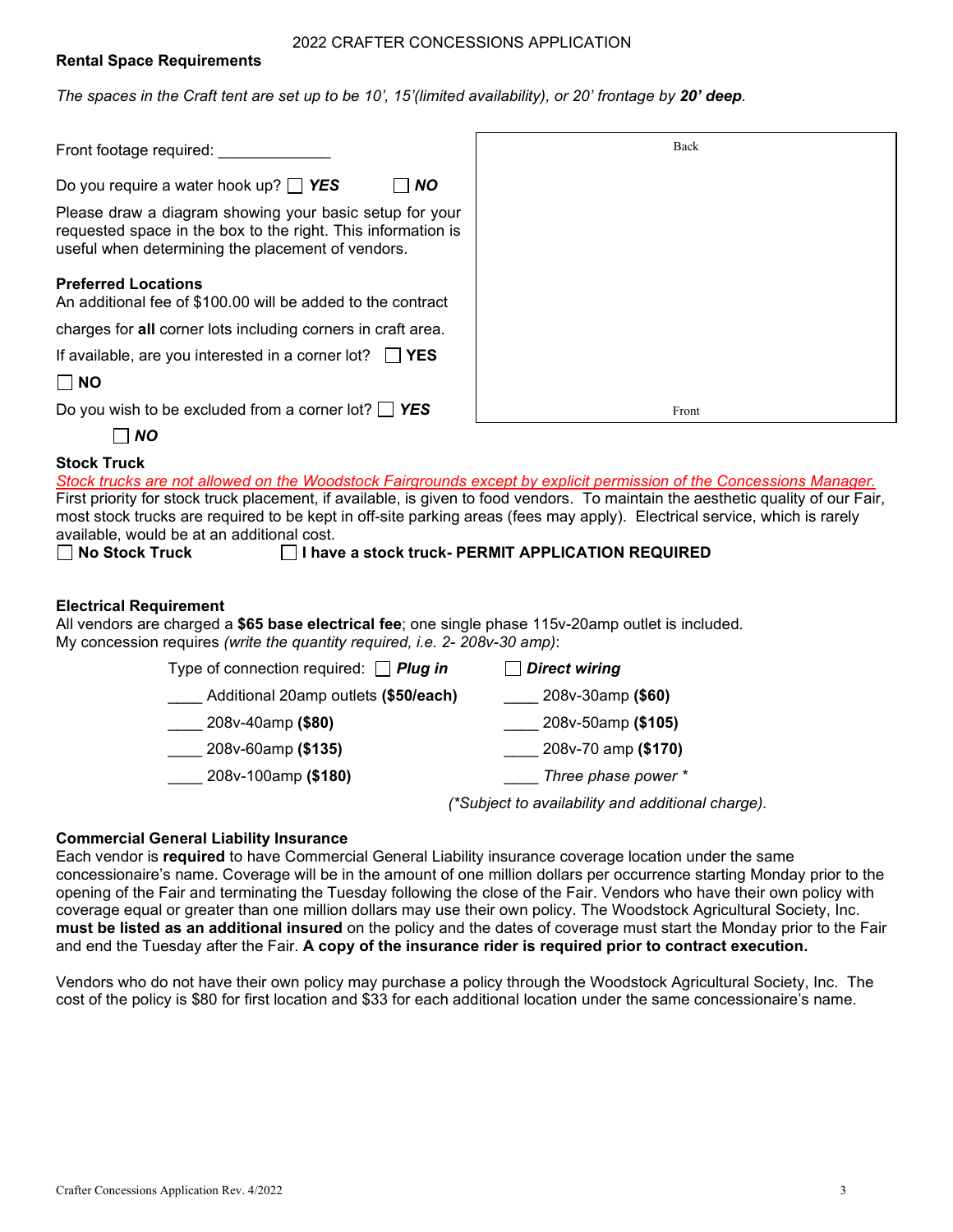#### 2022 CRAFTER CONCESSIONS APPLICATION

#### **Tax Registration Number** CT Tax Registration #:

Each Lessee must have a valid tax number from the State of Connecticut, Department of Revenue Services. If you have any questions concerning sales tax or obtaining a tax number, contact the Department of Revenue Services, Taxpayer Services, 25 Sigourney Street, Hartford, CT 06106. Phone: 860-297-5962 (within CT), 1-800-382-9463 (outside CT) or online at www.ct.gov/drs.

**Additional fees:** All rentals may be subject to additional fees not listed here. Any additional fees will appear on the final contract.

## **Vendor Self-Check for Application Completeness**

 $\Box$  All spaces filled in on the application

 $\Box$  Completed diagram of space layout

 $\Box$  Complete detail of craft process for

verification of crafter rate eligibility.

 $\Box$  Photos of booth attached

Photos of products attached

Attached proof of workers compensation

□ Attached proof of Federal and Connecticut tax IDs

# **Please note: Incomplete applications will not be considered.**

### **Additional Information** (optional)

 $\mathcal{L}_\mathcal{L} = \mathcal{L}_\mathcal{L} = \mathcal{L}_\mathcal{L} = \mathcal{L}_\mathcal{L} = \mathcal{L}_\mathcal{L} = \mathcal{L}_\mathcal{L} = \mathcal{L}_\mathcal{L} = \mathcal{L}_\mathcal{L} = \mathcal{L}_\mathcal{L} = \mathcal{L}_\mathcal{L} = \mathcal{L}_\mathcal{L} = \mathcal{L}_\mathcal{L} = \mathcal{L}_\mathcal{L} = \mathcal{L}_\mathcal{L} = \mathcal{L}_\mathcal{L} = \mathcal{L}_\mathcal{L} = \mathcal{L}_\mathcal{L}$ 

 $\mathcal{L}_\mathcal{L} = \{ \mathcal{L}_\mathcal{L} = \{ \mathcal{L}_\mathcal{L} = \{ \mathcal{L}_\mathcal{L} = \{ \mathcal{L}_\mathcal{L} = \{ \mathcal{L}_\mathcal{L} = \{ \mathcal{L}_\mathcal{L} = \{ \mathcal{L}_\mathcal{L} = \{ \mathcal{L}_\mathcal{L} = \{ \mathcal{L}_\mathcal{L} = \{ \mathcal{L}_\mathcal{L} = \{ \mathcal{L}_\mathcal{L} = \{ \mathcal{L}_\mathcal{L} = \{ \mathcal{L}_\mathcal{L} = \{ \mathcal{L}_\mathcal{$ 

 $\mathcal{L}_\mathcal{L} = \{ \mathcal{L}_\mathcal{L} = \{ \mathcal{L}_\mathcal{L} = \{ \mathcal{L}_\mathcal{L} = \{ \mathcal{L}_\mathcal{L} = \{ \mathcal{L}_\mathcal{L} = \{ \mathcal{L}_\mathcal{L} = \{ \mathcal{L}_\mathcal{L} = \{ \mathcal{L}_\mathcal{L} = \{ \mathcal{L}_\mathcal{L} = \{ \mathcal{L}_\mathcal{L} = \{ \mathcal{L}_\mathcal{L} = \{ \mathcal{L}_\mathcal{L} = \{ \mathcal{L}_\mathcal{L} = \{ \mathcal{L}_\mathcal{$ 

 $\mathcal{L}_\mathcal{L} = \{ \mathcal{L}_\mathcal{L} = \{ \mathcal{L}_\mathcal{L} = \{ \mathcal{L}_\mathcal{L} = \{ \mathcal{L}_\mathcal{L} = \{ \mathcal{L}_\mathcal{L} = \{ \mathcal{L}_\mathcal{L} = \{ \mathcal{L}_\mathcal{L} = \{ \mathcal{L}_\mathcal{L} = \{ \mathcal{L}_\mathcal{L} = \{ \mathcal{L}_\mathcal{L} = \{ \mathcal{L}_\mathcal{L} = \{ \mathcal{L}_\mathcal{L} = \{ \mathcal{L}_\mathcal{L} = \{ \mathcal{L}_\mathcal{$ 

### *Do you have any comments or additional requirements you would like to mention?*